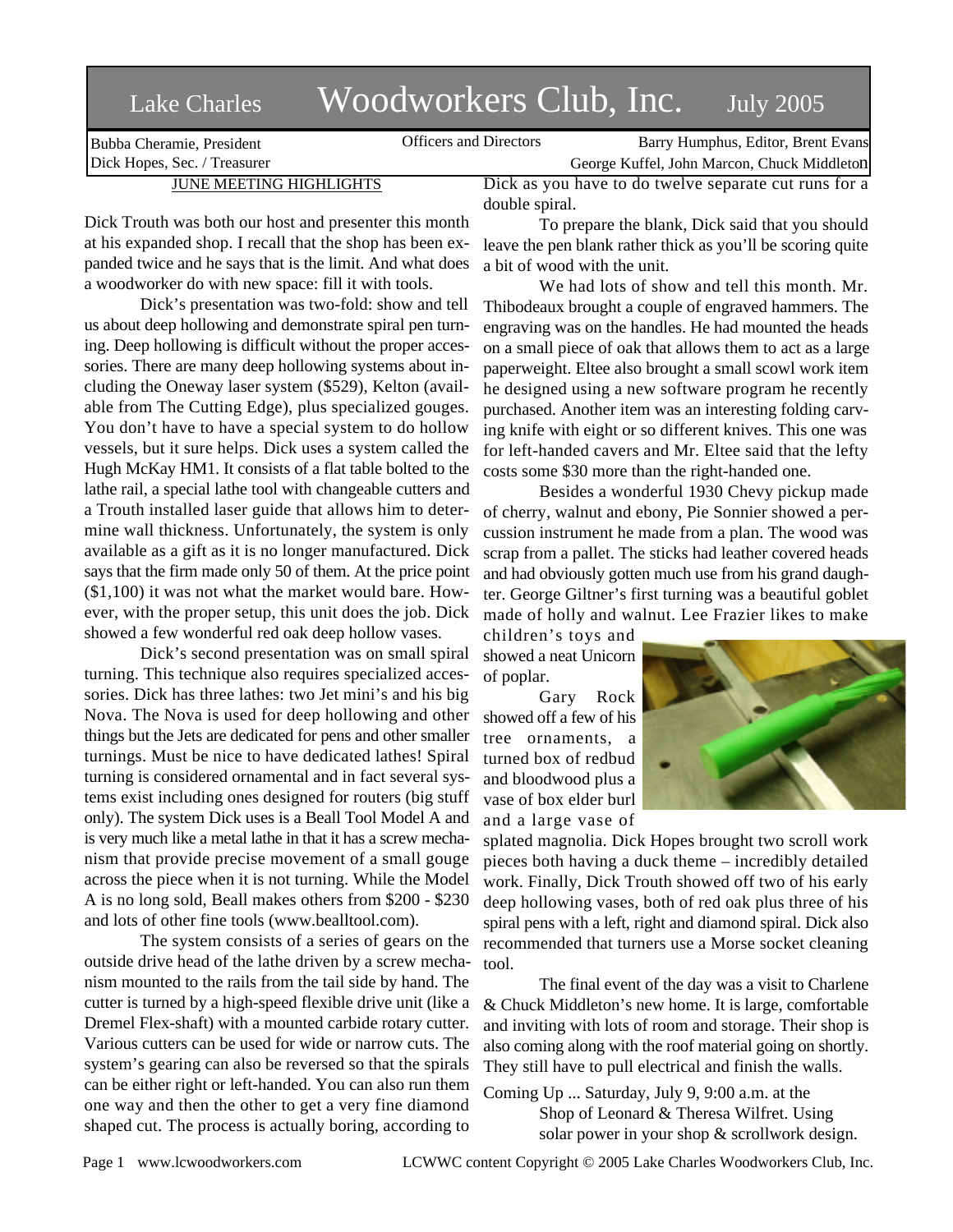### BUILDING A FLEXIBLE SAWBUCK

The thin manual that came with your chain saw likely suggested that you to build a sawbuck so you can safely crosscut through long limbs or logs. This simple variation of a sawhorse is typically constructed of 2 x 4s nailed together to form a pair of Xs. These are then joined by crosspieces to create a cradle that will support logs at working height and prevent the saw chain from binding.

When I saw the one that George Kuffel built, I decided that I wanted one to be able to safely cut up billets for bowl turning. The problem for me is that my back yard is fairly small and the sawbuck would not really go with my backyard setting and furniture. In fact, it was downright ugly.

So I took the idea a couple of steps further by designing mine so that it folds flat for off-season storage, has an additional V to support shorter pieces plus a movable support to be able to handle just about any size log I want. The key to this design is a 40" length of 1-1/4" closet pole. I used this as an axis (A) for the legs (B) to pivot on.

Construction is very straightforward. Cut the legs to length as shown in the diagram, and cut a 30° miter on the bottom end to provide flat footing for your sawbuck. I used my Delta sliding compound miter saw for this, but a radial arm saw would work as well, your table saw or



you could use a protractor and sliding T-bevel to mark this and make the cut with a circular saw. After cutting this angle, you flip the piece over and use the same setup to lop off the points so the ends would be less likely to break. I then cut a long taper on the upper ends of the legs as shown in the plan. This taper allows the larger logs to fit down into the cradle at a good working height. Next cut the long cross-

pieces (C), short cross-

pieces (D), and center supports (E) to length. Stack the legs and clamp them to the workbench to drill the axis hole. Measure from the top end to locate the hole center (18") and use a 1 1/4" spade bit. Drill through as many as you can; then use the one on top of the stack to locate the hole in the others. Do the same to drill the center supports (E), lining up the ends and clamping them in a stack under the first leg. I actually didn't have a spade bit of appropriate size so used a Forstner bit in my drill press, how-2 each (or more) (E) 2 " x 4" x 20-1/2" center support

ever, the result is the same.

You may need to enlarge the holes with a halfround bastard file so that they'll slip onto the axis. Don't make them too loose, just enough to fit the closet pole. Fit the



two center supports onto the axis first; then add pairs of legs at each end. Position them so that about an inch of closet pole sticks out at either end. There's no need to pin the axis; a friction fit will do. The crosspieces will hold the unit together.

Lay the assembly on a flat surface such as your shop floor or driveway and position a long crosspiece (C) 2" from the ends. Screw this to the two outermost legs and one of the center supports. Attach a short crosspiece (D) near the bottom of the two inside legs. Test to be sure that the frame with the short crosspieces fit inside the frame with the long crosspieces. Now turn the unit over and screw on the remaining crosspieces. This time use a short one on top, attaching it to the inside legs and the unattached center support. Screw the long one to the outside legs near the bottom.

Unfold the assembly and stand it up so that the mitered ends of the legs sit flat on the floor. Cut two lengths of chain that fit tight between the lower cross pieces and attach them to the legs with washers and screws driven just above the bottom crosspieces. This will stop them in place when you set up to cut wood but still allow the sawbuck to fold flat so you can hang it out of the way on the garage wall during the months when you're not making firewood or billets for your turnings.

Once built I realized that I wanted some options. A sliding center support would give me the flexibility to handle very short logs. I made this center support just like the other two but simply did not screw it into the upper crosspiece. Thus it can slide along the dowel. In fact, you could add more than one of these as desired. See a larger and printable set of plans and photos of my sawbuck in the Projects section of the Gallery on the LCWWC website. *Barry Humphus*

### Cut list:

- 1 each (A)  $1-1/4$ " x 40" diameter, axis dowel
- 4 each (B) 2" x 4" x 40-1/4", legs
- 2 each (C) 2" x 4" x 38-3/4" long crosspeice
- 2 each (D) 2" x 4" x 35-1/2" short crosspeice
	-

Page 2 Lake Charles Woodworkers Club, Inc.